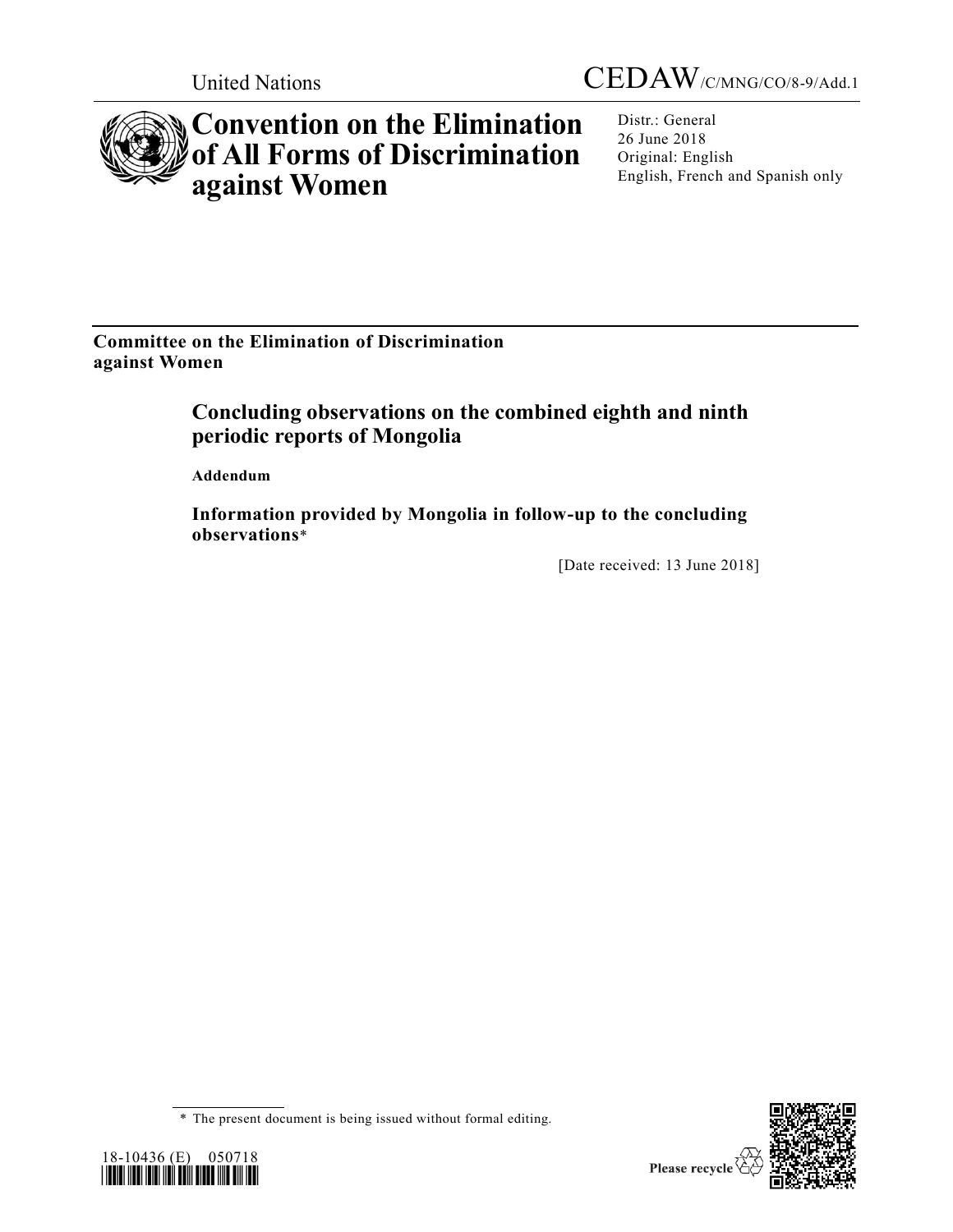## **Introduction**

1. Mongolia ratified the Convention on the Elimination of All Forms of Discrimination against Women (CEDAW) in 1981. The State party is responsible for submitting an initial report on the measures taken under the provisions of this Convention to the Secretary-General of the United Nations one year after the entry into force of the Convention and every four years afterwards as well as upon request.

2. The CEDAW Committee reviewed Mongolia's first report 1982, second in 1986, third and fourth in 1999, and the fifth to seventh reports in 2008.

3. The combined eighth and ninth reports were submitted to the CEDAW Committee in September 2014, in the following year, the answers to the additional inquiries in relation to 21 issues raised along the submitted report. The reports were reviewed in February 2016, and the Committee issued its concluding observations in March 2016 that contained 19 supportive comments, whereas 5 called for actions and 3 measures required immediate actions implementation. There were 47 types of recommendations in all 55 measures. Among those, under concluding observation 45, the Committee requested the State party to provide, within two years, or on March 2018, a written information on the steps taken to implement the recommendations contained in paragraphs  $17(a)$ ,  $19(a)$ ,  $19(b)$  and  $19(e)$ .

4. As cross-sectorial collaboration and partnership between state and non-state actors are essential in the implementation of the Committee recommendations, a cross-sectorial working group was established by Order No. A/241 of the Minister of Labor and Social Protection (LSP) including 17 representatives from government and 9 from NGOs'.

5. The Action Plan was developed and delivered to all responsible parties under the Law on Promotion of Gender Equality (LPGE). According to the request put forward to the Parliament of Mongolia on ensuring implementation of the Recommendations and timely submission of the next report, the recommendations were introduced to the Standing Committee on Social Policy, Education, Culture and Sciences of the Parliament, and published and delivered to all members of the Parliament.

6. By the Order No. A/215 of the Minister of LSP, a cross-sectorial working group to develop a "National Programme on Gender Equality (2017–2021)" (NPGE) was set up in November, 2016. The policy objectives and scope of the NPGE aligns with the implementation of the Committee recommendations. The working group started drafting the NPGE in April, 2016 and steered over 20 consultations at national, regional and sectorial levels and gathered over 220 comments and proposals.

7. The NPGE, developed in alignment with the Development Policy and Planning Law and in accordance with the Regulations on Development of Policy Documents, was adopted by the Government Decree No. 129, 2017 followed by the Action Plan that was adopted by the Decree No. A/132, 2017, the Minister of LSP both reflect specific measures according to the recommendations of the CEDAW Committee.

8. The below is the report on the measures taken on implementation of the recommendations 17(a), 19(a), 19(b), and 19(e) made by the CEDAW Committee.

9. **To put in place, without delay, a comprehensive strategy, with proactive and sustained measures targeting women and men at all levels of society, to eliminate discriminatory stereotypes and patriarchal attitudes concerning the roles and responsibilities of women and men in the family and in society (see [CEDAW/C/MNG/CO/8-9,](https://undocs.org/CEDAW/C/MNG/CO/8) para 17 (a)).**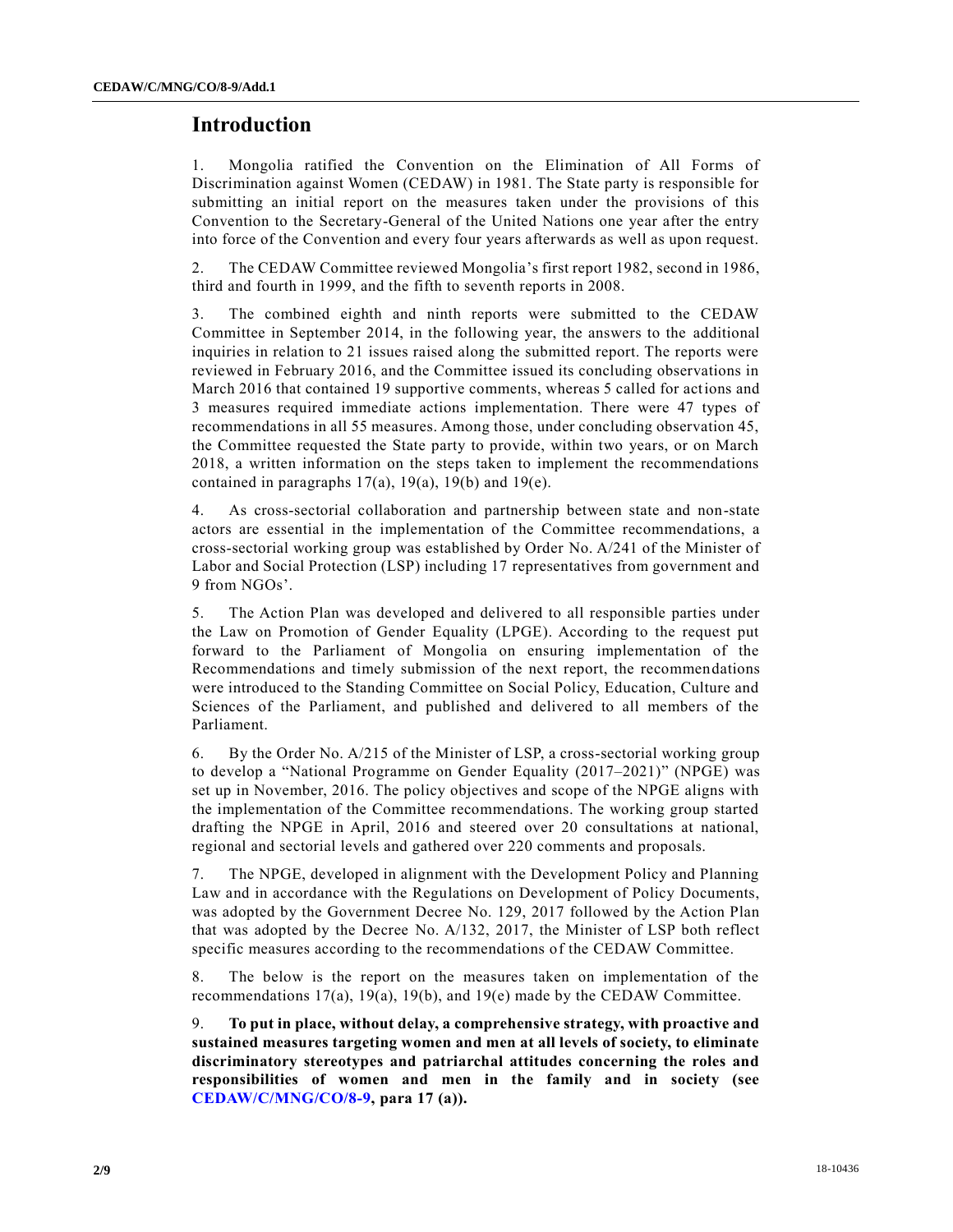10. A cross-sectorial working group on revising the Law on Family was set up in 2016 by the Minister of LSP Order No. А/186. Objectives include setting a legislative framework which enables elimination of discriminatory stereotypes and patriarchal attitudes concerning the roles and responsibilities of women and men in the family and in society.

11. The working group conducted eight deliberations on the revised draft law and the additional consultations have been organized in 21 provinces and 9 districts. Around 630 proposals and comments gathered from 1500 participants in the course of 22 consultations and were reflected in the relevant provisions.

12. The concept of the Law on Family has been supported by the Cabinet. According to the concept, the relations which would be governed by and the scope of the law are defined in the following context:

- Revise and re-define the purpose of the law including a goal of protecting family development, rights and legitimate interests of family members;
- Legislate objectives and responsibilities of state organizations mandated to support sustainable family lives, and deliver family-oriented policies and services in timely manner. Legislate a structure and organization of a state administrative organization which is responsible for implementing family, child, and youth development and protection policies;
- Ban activities of marriage brokerages in respect to the principle of voluntary marriage. Extend health screening services for those who wish to marry in order to prevent from inbreeding and genetic conditions it might cause;
- Establish conditions and regulations of state support to family members, especially parents, in creating a healthy and safe environment for child development, adopting positive educational practices, ensuring enrolment in basic education and teaching traditional values while instilling life skills and preparing children for future employment;
- Such regulations should reflect state support to control over and conditions set for the alternative cares for vulnerable children;
- Legislate regulations on regular monitoring of living conditions of adopted children, making decisions on adoption based on assessment of living conditions in foster families to ensure that adoption rules are consistent with ensuring human rights of adopted children;
- Improve regulations on family relations involving foreign citizens and stateless persons, and strengthen monitoring mechanism over foreign adoption. Monitor the living conditions of adopted children;
- Create a legal basis for the collaboration with NGOs in establishing formal and informal family education opportunities at all levels for citizens and setting up family education centres. Add a legal provision on promoting and supporting public and private enterprises which provide family friendly services.

13. The goal 3 of the NPGE stipulates that gender mainstreaming through "gender equality education, conducting trainings, and public promotion and advocacy activities aiming at changing stereotypes about the roles of women and men in the society and their social participation" and 14 measures were planned and implemented in 2017.

14. Implementation of the LPGE, the NPGE, and the CEDAW are now incorporated into the Work Performance Agreements of local authorities.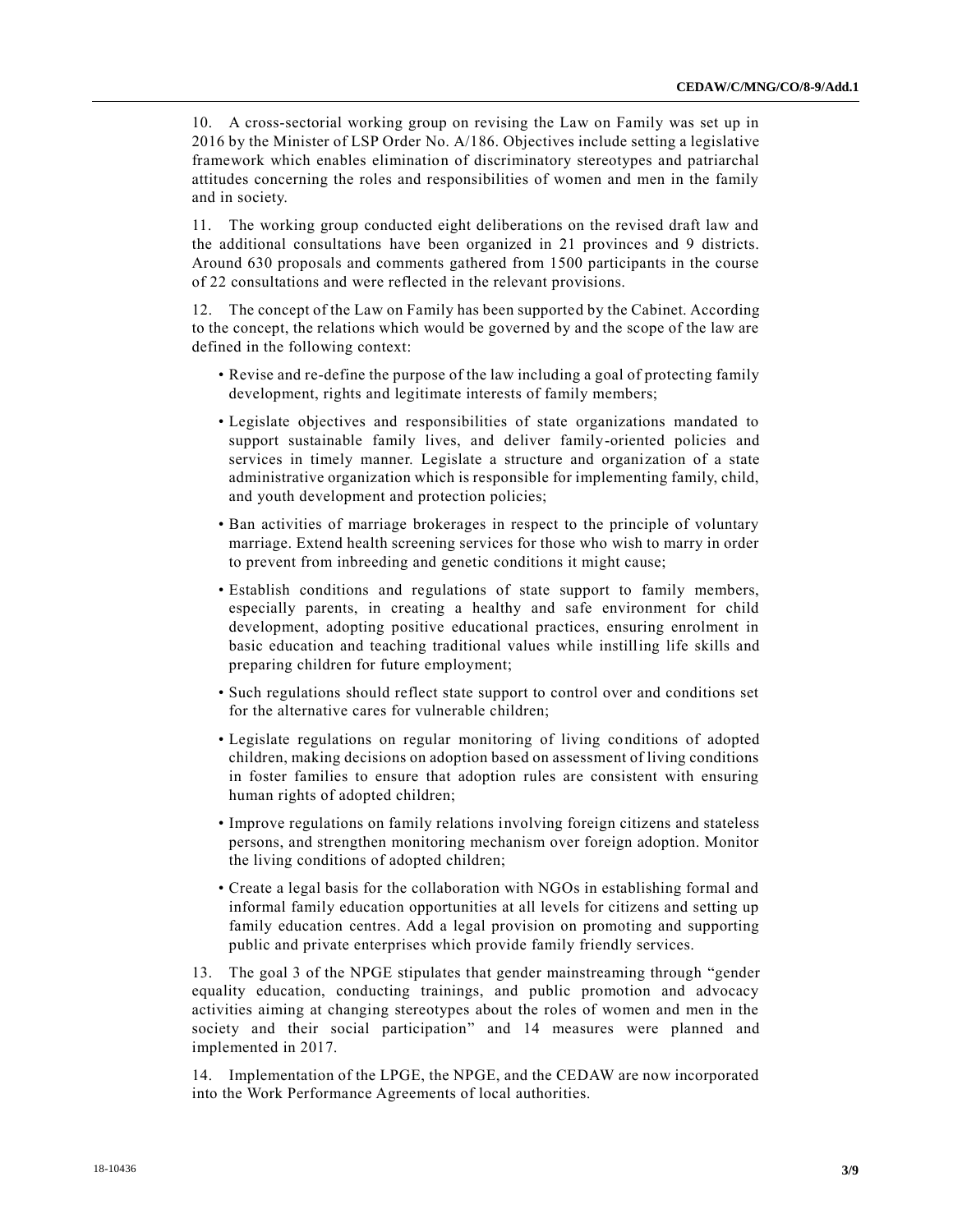15. Furthermore, 14 credit hours of gender studies are in the curriculum of the School of Educational Studies of the Mongolian State University of Education. A "Life Skills Package Handbook" containing information on gender, prevention from gender-based-violence (GBV), sexual education and gender sensitive budgeting was used for training of 30 national trainers; a handbook for children with special needs and their parents was developed and distributed; a series of six films and manuals were developed on the topic "The most common violations of gender equality in secondary schools".

16. According to the Order No. A/130 of the Minister of Education, Culture, Sciences and Sport (ECSS), a "Gender Policy on Education, Culture, Science and Sports" (2017–2021) is being implemented. The policy document aims at promoting gender equality at all levels of policy, planning, implementation and monitoring and evaluation in the fields of education, culture, sciences and sports. This policy document sets the goals of improving the legal and policy environment as well as institutional structure for ensuring gender equality in education, culture, sciences and sports; increasing awareness and capacity in order to mainstream gender equality; creating gender-responsive environment throughout the sectors; and demonstrating leadership in changing gender stereotypes which are major obstacle for gender mainstreaming.

17. The Ministry of Energy conducted trainings on gender issues in Zavkhan and Khovd provinces and prepared 30 trainers.

18. The Ministry of Labor and Social Protection and the Secretariat of the National Committee on Gender Equality (NCGE) conducted a workshop "Participation of men in social development" and a debate-competition themed "Students and youth together against violence" and published a special issue of the "Gender Studies" magazine for wider public dissemination.

19. Branch of Gender Council at the Ministry of Foreign Affairs' organized training on gender and human rights for the ministry's employees.

20. The NCGE organized 80 hours trainings for about 800 employees from the Ministry of Finance, Ministry of Mining and Heavy Industry, Ministry of Food, Agriculture and Light Industry, Ministry of LSP, Ministry of Construction and Urban Development, the Central Police Department, Diplomatic Services' Department of Ministry of Foreign Affairs, the authorities of nine districts of the capital city, Mongolian Railways and Erdenes Tavan Tolgoi company and other business enterprises. The training agenda contained various subjects in relation to gender equality including NPGE, basic understanding about gender, work and life balance and victim protection shelters etc.

21. The first national level academic conference "Gender Equality and Students' Initiative" was held at the Vocational Training Center (VTC) and the Polytechnical College collecting 55 presentations from 27 schools nationwide and the best 20 presentations were compiled and handed in to the teachers and students.

22. A training on "Incorporating gender equality concept in media policy and planning" was conducted for the Media Council members and the managers of media organizations and companies.

23. The Press Institute of Mongolia conducted evaluation of the last three years' communications and public relations work on improving awareness and understanding about gender equality within the framework of the ADB supported "Gender Sensitive Development Policy and Planning in Sectors and Rural Areas " project. Based on the results of the evaluation, a three-month campaign with collaboration of media to change gender stereotypes is planned in 2018.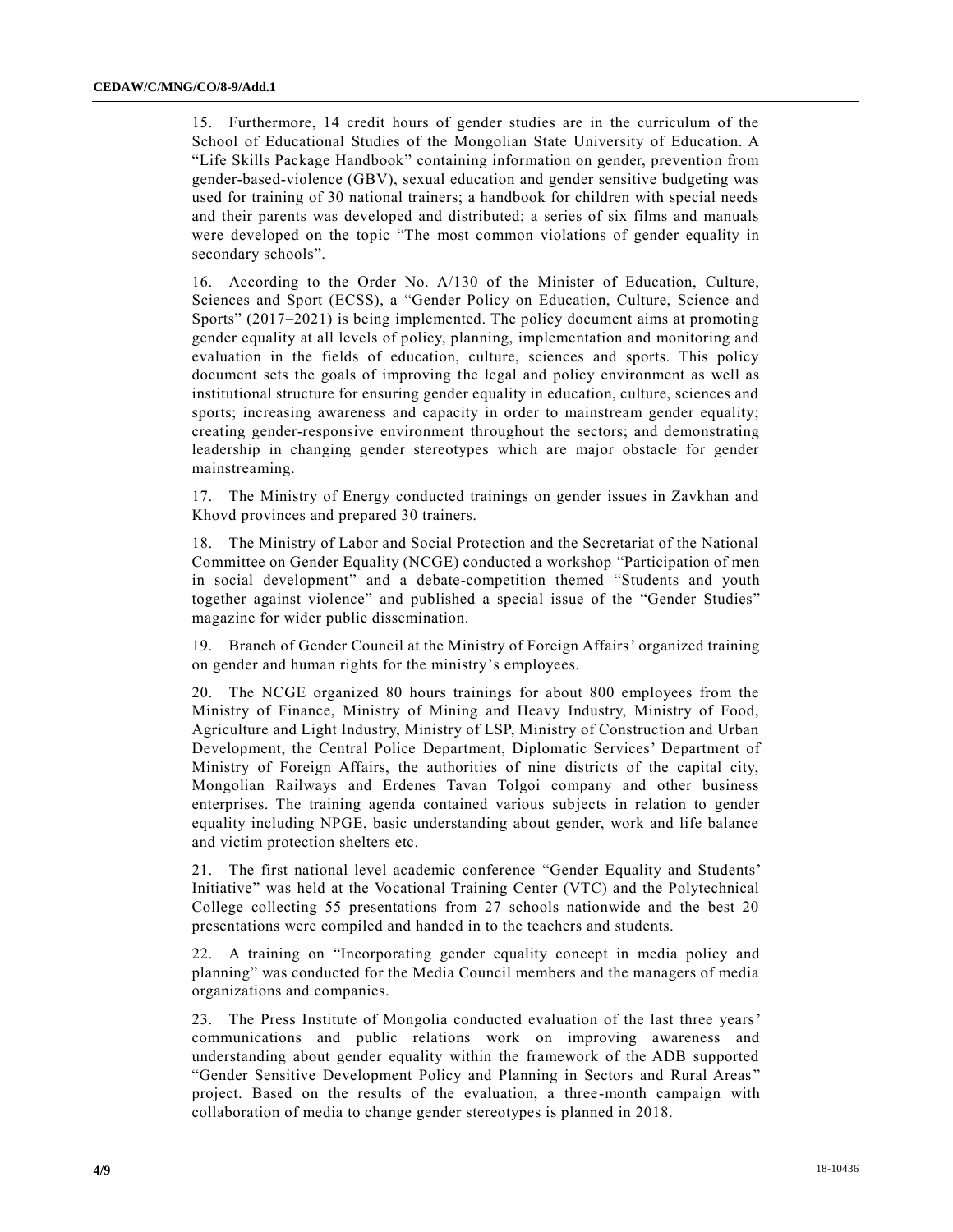24. The Parliament of Mongolia adopted the Law on Promotion of Youth Development (LPYD) that entered into force on 1 January 2018, promoting youth development based on equal participation and non-discrimination; and promotion of youth development and participation with respect of national unity and justice; improvement of young people's self-worth; and respect of their views.

25. To change gender stereotypes and prevalent attitudes in the society, a 16-day campaign to combat GBV (marked annually since 2008) was organized. The following activities were organized in collaboration with government agencies and civil society:

- March 7, 2017: "GBV and prevention cooperation and participation" essay competition was organized among 120 students and 10 out of 40 presentations were compiled and distributed;
- December 7, 2017: The Ministry of LSP, the National Center Against Violence (NCAV) and the NCGE Secretariat's staff wore white ribbons taking a stand against GBV and launched a public awareness-raising initiative on web-sites calling public to join the movement. About 2300 officials from 30 government agencies including the Office of the President, Administration of the Parliament, the Office of the Prime Minister, the Cabinet Secretariat, Family, Children and Youth Development Agency (FCYDA), ministries, Ulaanbaatar City's and districts' Governor's Offices joined the event;
- December 5–10, 2017: the NCGE along with the NCAV and the capital city and districts' authorities organized free information and advice bus services to improve access to information on combatting and preventing DV and GBV and violence against children among 800 residents of Ulaanbaatar's peri-urban areas;
- A cartoon produced in the Philippines "Girl" on combatting GBV, was shown to rural residents during campaign jointly organized by the NCGE, NCAV, Ministry of LSP, local authorities and TV stations;
- A 20-minute television programme "Participatory and collaborative prevention from GBV" and the two TV ads advocating the LPGE are aired on TM HD television.

26. In the future, special attention will be given to strengthen human resources, cross-sectorial collaboration; increasing funding and improving partnerships among state organizations, civil society and media to organize national and sector-level efforts to address stereotypes concerning the roles and responsibilities of men and women in family and society and change dominant patriarchal attitudes.

27. **To accelerate the adoption of the bill on the prevention of DV, adopt comprehensive measures to prevent and address violence against women and girls and ensure that women and girls who are victims of violence have access to immediate means of redress, including compensation and protection, and that perpetrators are prosecuted and adequately punished (see [CEDAW/C/MNG/](https://undocs.org/CEDAW/C/MNG/CO/8) [CO/8-9,](https://undocs.org/CEDAW/C/MNG/CO/8) para 19 (a)).**

28. The Parliament Resolution of 22 December 2016 approved a revised Law on Combatting Domestic Violence (LCDV). Since enaction of the Law, 1 February 2017, the following procedures are approved:

- Procedures for providing services to children affected by domestic violence (Order No. A/33, Minister of LSP, 2017);
- Procedures on mediation service (Order No. A/73, Minister of LSP 2017);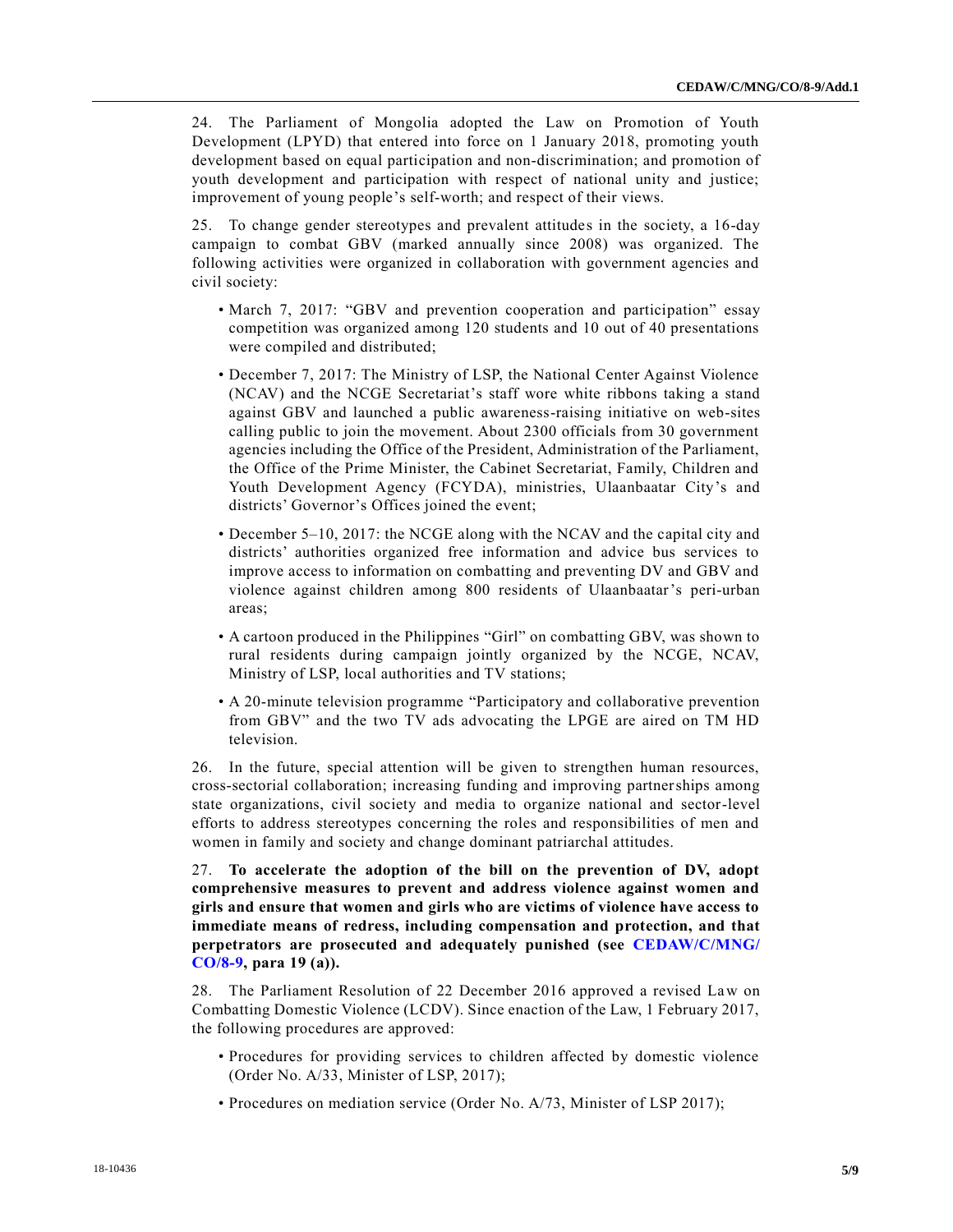- Procedures for providing psychological counselling services (Order No. A/74, Minister of LSP, 2017);
- Procedure for organizing meeting with perpetrators of violence (Joint Order No. A/56 and A/35 of the Minister of Justice and Home Affairs (JHA) and the Minister of LSP, 2017);
- Voluntary curriculum and training procedures to influence behaviour (Joint Order No. A/63, A/48, A/106, Minister of JHA, Minister of LSP and Minister of Health, 2017);
- Procedures for providing one-stop service and funding (Joint Order No. 201/A, 132, A/60, Minister of JHA, Minister of Health, and Minister of LSP, 2017);
- Procedure for accreditation of non-governmental organizations for offering services to victims (Joint Order No. A/84, A/59, A/130, Minister of JHA, Minister of LSP, and Minister of Health, 2017);
- Procedure for situation assessment (Joint Order No. A/120, A/178 of the Minister of LSP and Minister of JHA, 2017);
- Procedure to provide temporary protection shelter service (Order No. A/116, Minister of LSP, 2017);
- Procedure for financing the work and activities of the joint team (Joint Order of No. A/173, A/251, A/380, Minister of LSP, Minister of JHA, and Minister of Health, 2017).

29. Criminalization of DV in the legislation, intensification of crime prevention activities, establishing and funding the One Stop Service Centers (OSSC) from the national and local budgets with the goal of providing assistance and services to violence survivors, ensuring the sustainable and continuous functioning of OSSCs', legislating the Joint Team services to be rendered free of charge has led to decrease in occurrences of DV in the first eight months of 2017 by 19.6 percent, compared to the same period of the previous year.

30. As of 2017, nationwide 9 OSSCs and 16 temporary shelters provide services to DV survivors and more 10 new OSSCs are planned to be built in 2018.

31. Minister of JHA Order No. A/27, 2017 established a Cross-sectorial Sub-council to combat and prevent DV, crimes against children, and provide professional guidance alongside with monitoring implementation of the LCDV.

32. The members of this Sub-council, representing the Ministry of LSP, Ministry of Health, Ministry of ECSS, Family, FCYDA, Central Police Department, Ulaanbaatar City Police Department and four NGOs, have planned anew the inter-sectorial cooperation on policies, trainings and promotion and have been working towards ensuring implementation of the legislation.

33. The Secretariat of Coordination Council for Crime Prevention along with the FCYDA have jointly revised curriculums and content of international and NGOs that work in the area of capacity building of Joint Team members, consolidating the contents and removing the differences in interpretation and terminology. In accordance with the consolidated program, the Training of Certified Trainers was approved by the Minister of JHA and the Minister of LSP as of the first half of 2017, trainings were organized for 4634 members of the 609 Joint Teams.

34. The NCGE's Secretariat and its volunteer staff, Andrea Scheske, conducted capacity building trainings at the Central Police Department, and for civil servants in Dornogovi, Sukhbaatar, Orkhon, Uvs aimags and 9 districts of Ulaanbaatar for 450 Joint Team members and staff of temporary shelters and OSSCs.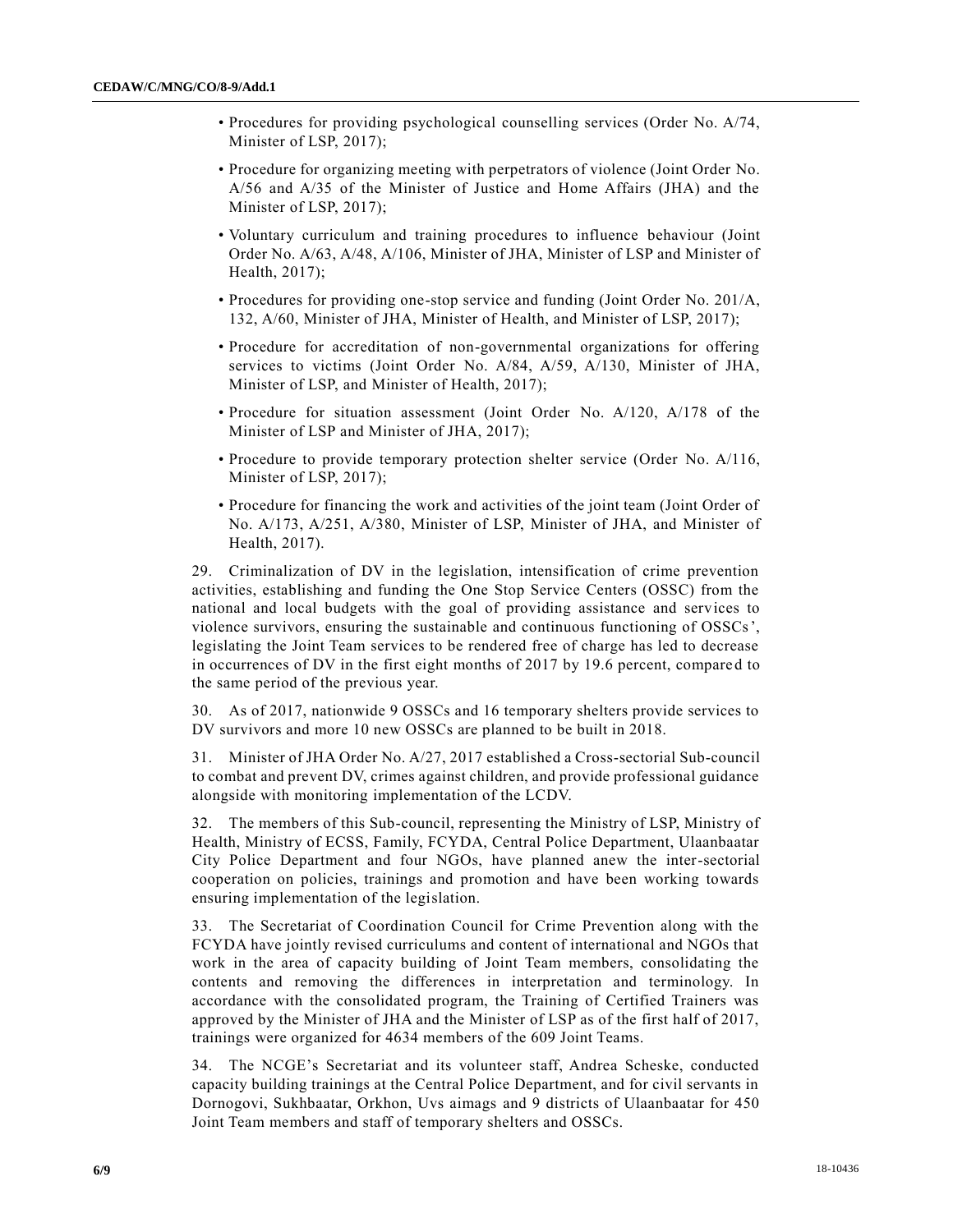35. Also in order to improve services rendered by temporary shelters and OSSCs, the trainings for related public officers on the LPGE and NPGE, sexual harassment at work place, criminalization of victims, work-home balance, basic concept of gender, survivor protection shelters, and OSSCs' activities were conducted at the Central Police Department, and some aimags and 9 districts with 1280 participants.

36. The Ministry of JHA organized the first National Forum on "Multisectorial Cooperation in Combating DV" in Ulaanbaatar in April 2017 with support of the UNFPA, with participants of 160 police officers from 21 provinces and 9 capital city districts, the staff of the Branch Secretariats of the Coordination Committee for Crime Prevention.

37. The National Statistics Office conducted the first nationwide "GBV Survey" with the technical and financial support of the UNFPA and the Swiss Development and Cooperation Agency. Since the subject and content of the research was sensitive, the study was made under the title of "Women's Health and Life Experience Survey" in May and June of 2017 and covered 7860 households of 524 units including a woman aged 15–64 years old from each household.

38. The study aimed at defining forms, ways, types, impact and causes of violence against women, assessing and evaluating the SDGs' indicators and quantifying and evaluating data collected according to the indicators of the Goal 5 and coming up with data that can be compared to international ones. The result of the survey will be published.

39. The Government of Mongolia implemented the "Youth Development Project 2013–2017" (YDP) in cooperation with the UNFPA that set four goals including "develop and adopt GBV prevention model, strengthen the capacity of the employees in the education sector and empower adolescents and young people to combat GBV as well as support positive relationships". In the frame of the project's task to develop an educational programme on GBV prevention in the selected provinces and city districts, organizations and target groups: a GBV prevention module is finalized as a topic in education programme on life skills and in curriculums of secondary school, TVETs, Institute for Advanced Training of Teachers, Lifelong Education Centre and Youth Development Centre.

40. The "Safe School" model, designed to create GBV prevention mechanisms has been continuously piloted in the selected schools of Bayan-Ulgii, Zavkhan, Umnugovi provinces and Chingeltei district of Ulaanbaatar. The mid-term independent assessment of the project was conducted in 2016; revealed that 80.7% of 12-18 year-olds and 92.7% of teachers in the selected schools had acquired a clear understanding of gender rights, gender inequality and GBV.

41. As a result of this methodology, the knowledge, attitudes and practices towards GBV prevention and understanding of gender equality and inequality have notably increased and guidelines and training methods on using this particular methodology have also improved.

42. A background study that was conducted in 2014 within the YDP to improve knowledge and understanding of young men and women on gender rights and inequalities; revealed that due to significant lack of knowledge, information and understanding about violence among young people there is a tendency to accept violence as a norm. This demonstrated urgent need to establish mechanism for violence prevention. More than half of the surveyed young people have never heard about GBV, and only one in three young people had an adequate knowledge about GBV. Only 1.3 percent of youth had a comprehensive understanding about violence.

43. The result of the research on "Factors influencing sexual and reproductive health of young people aged 15 to 24 in Mongolia" demonstrates the need to increase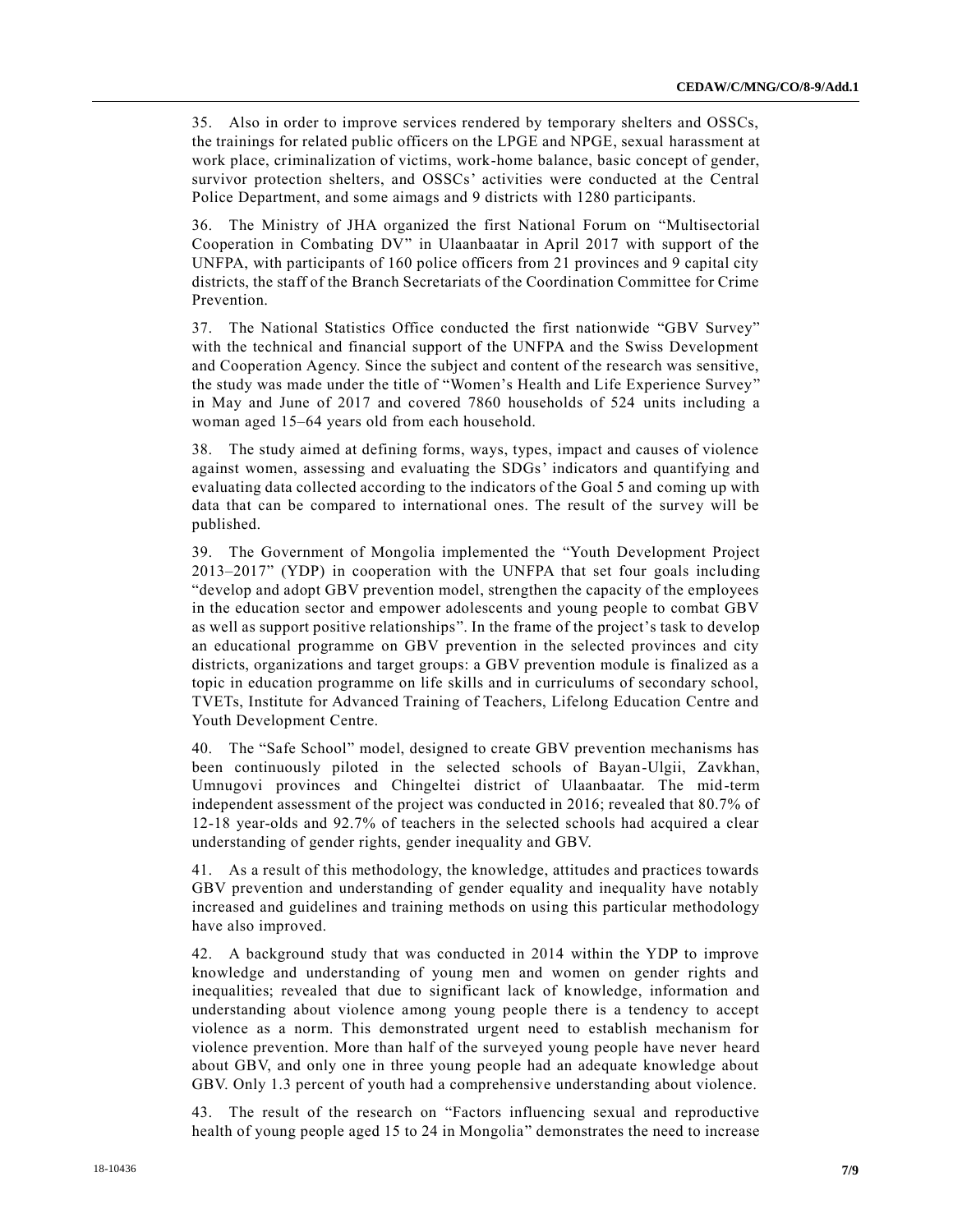public awareness of GBV and targeted actions to prevent violence. According to the project's mid-term evaluation, anti-GBV campaigns and advocacy in 2016 targeted 158279 young people. It was four-fold increase in number compared to 2015.

44. One of the six main goals of the NPGE aims at "Combatting violence and discrimination and undertaking comprehensive measures to prevent violence and discrimination". Under this goal 5 measures are planned and being implemented.

45. The first goal of the NPGE, "Supporting equal participation of women and men in sustainable socio-economic development and ensuring equal opportunities for receiving development benefits" aims at making work places gender sensitive, preventing any gender based discrimination in job recruitment, stopping discriminatory practices if they take place and strengthening penalty and punishment for work place discrimination to be reflected in the law. The NPGE also highlighted developing an assessment methodology on equal employment compensation for women and men for equal work and reflecting these objectives to be implemented in a social consensus with the parties involved.

46. Together with sectoral authorities and employers in various sectors of economy specific measures are taken to prevent sexual harassment at workplace and create work environment free from sexual harassment. For instance, the internal rules of the Ministry of Food, Agriculture and Light Industry encourage employees to raise a complaint regarding sexual harassment at workplace or any other gender equality violations and have the issue to be solved by a gender specialist of the Ministry.

47. Further plans include an organization of the second National Forum on Multilateral Cooperation on Combating DV with additional participation of the representatives of education sector; setting up OSSCs in every province to render support to victims of violence; delivery of video training for Joint Teams and setting up a professional and methodology support in their everyday work.

48. **To provide mandatory capacity-building programmes for judges, prosecutors, police officers and other law enforcement officials on the strict application of legislation criminalizing violence against women and on gender sensitive procedures to deal with women who are victims of violence, in particular women with disabilities (see [CEDAW/C/MNG/CO/8-9,](https://undocs.org/CEDAW/C/MNG/CO/8) para 19 (b)).**

49. The curriculum of the Police School of the Law Enforcement University of Mongolia incorporates a mandatory training on combatting and preventing GBV and DV.

50. At the initiative of the NCGE, in collaboration with the International Development Law Organization (IDLO) a handbook for law enforcement officials was developed. The series of trainings on "Strengthening capacity and coordination of the legal sector in combatting domestic violence" were organized by the Ministry of JHA in eight provinces: Darkhan-Uul, Bulgan, Orkhon, Selenge, Govisumber, Dornogovi, Dundgovi, and Umnugovi, for 255 trainees including law enforcement and judiciary officers, lawyers, attorneys, heads of the local Branch Councils of the Coordination Committees for Crime Prevention, and social workers of the FCYDA.

51. In collaboration with the MoJHA and the General Council of Courts, a training on "Procedures on Resolving Family Disputes and DV Cases" and a training on "Specifics of Intermediary Work on Family Dispute Settlements" were organized for 40 judges and intermediaries.

52. A consultation on the "Specifics and further development of civil proceedings on family dispute resolutions and DV cases" was organized on importance of qualified judges for family disputes with participation of 120 judges of all levels of courts, representatives of international and NGOs.